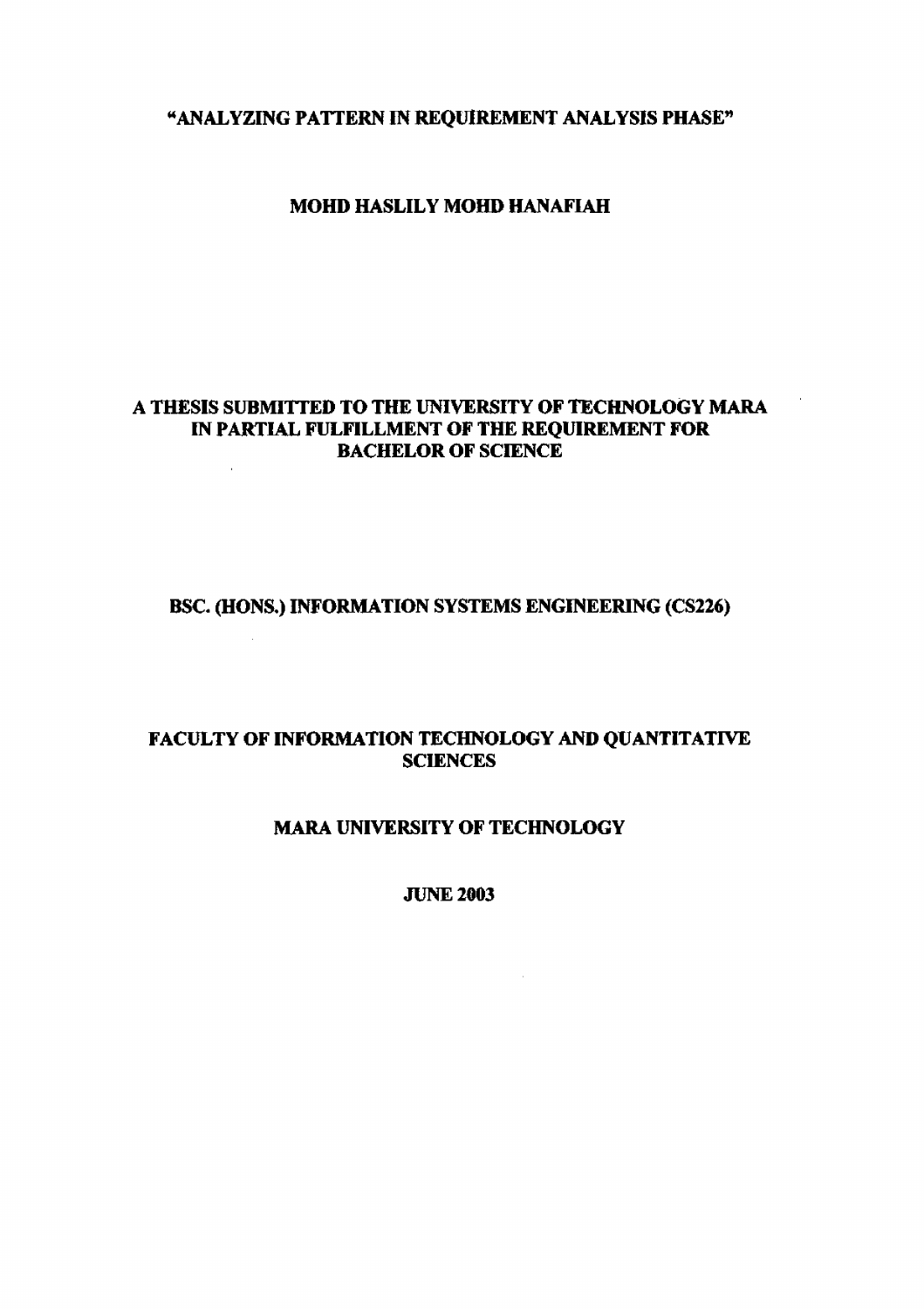## **DECLARATION**

This declaration is to clarify that all of the submitted contents of this thesis are original in its stature, excluding those, which have been, acknowledge specifically in the references. All the work process involved is from my own idea and work. All of the content of this thesis has been submitted as a part of partial fulfillment of BSc. (Hons.) in information System Engineering program. I hereby declare that this thesis project is the work of my own excluded for the references document and summaries that have been acknowledge.

## MOHD HASLILY MOHD HANAFIAH

2000132 858

OCTOBER 10<sup>th</sup> 2004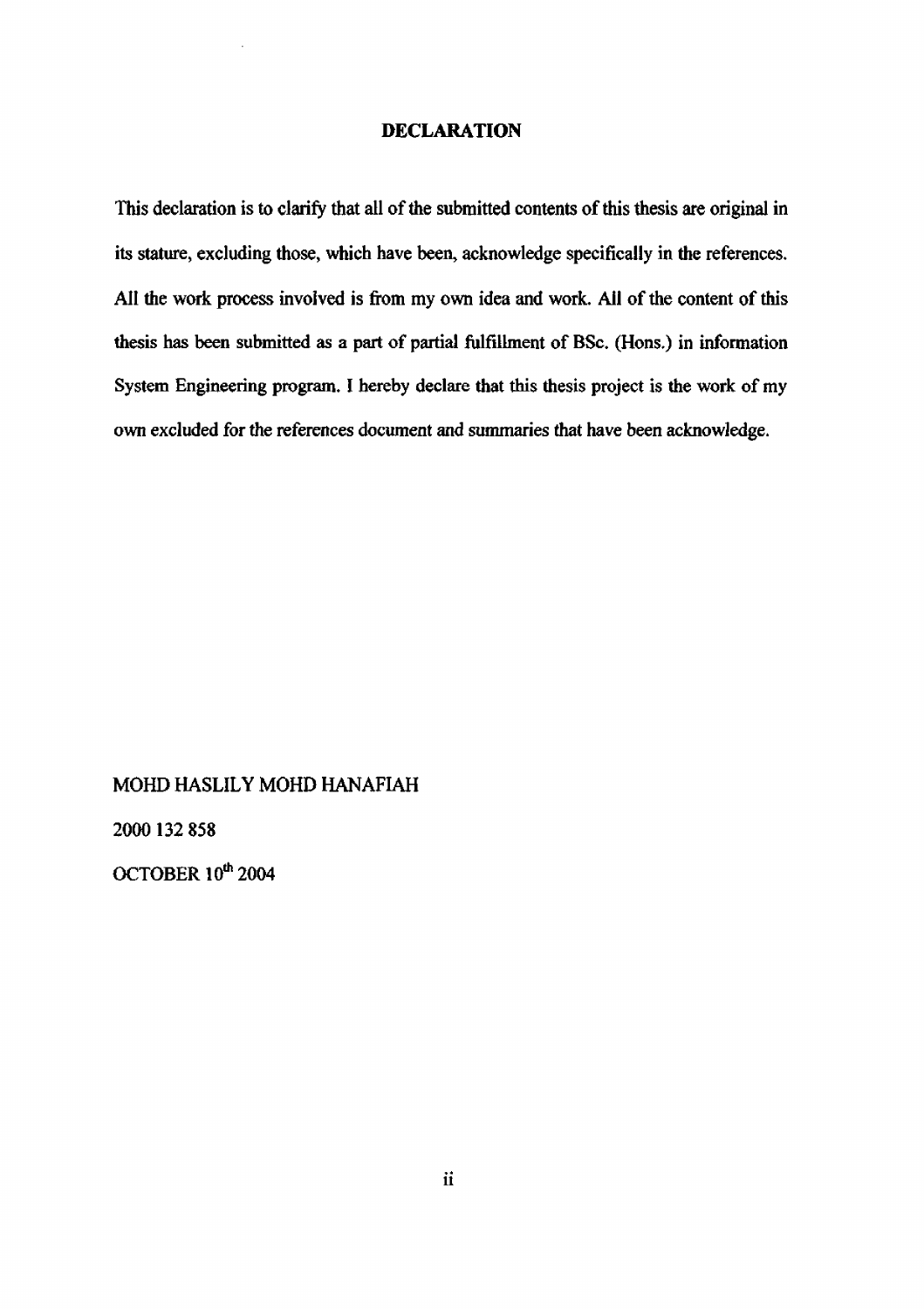### **ACKNOWLEDGEMENTS**

**In** The Name of Allah, God the Almighty, for allowing me to accomplish this project report during certain times. Alhamdulillah, thanks to Allah this project report is finally completed according to time and objectives required. Without his consent, this project could not have been completed.

First of all, I would like to express my gratitude to my thesis supervisor, Encik Saharbuddin Naim who has given me valuable advice and encouragement to complete and finish this project successfully. I'm also thanks and respect for her providing me the essential guidance throughout the course of this project.

Secondly, special thanks to associate Professor Dr. Noor Habibah Arshad, for her guidance to students in this final IT project. My sincere gratitude is also extended to all the respondents who have involved during Questionnaire session. Their cooperation on fulfill the Questionnaire is really appreciated.

Finally, I want to thanks to my family for their kindness and to all my friends for their encouragement, criticism and support on this project. The support that I received from them throughout my studies inspires me in such a way that could not be written in words.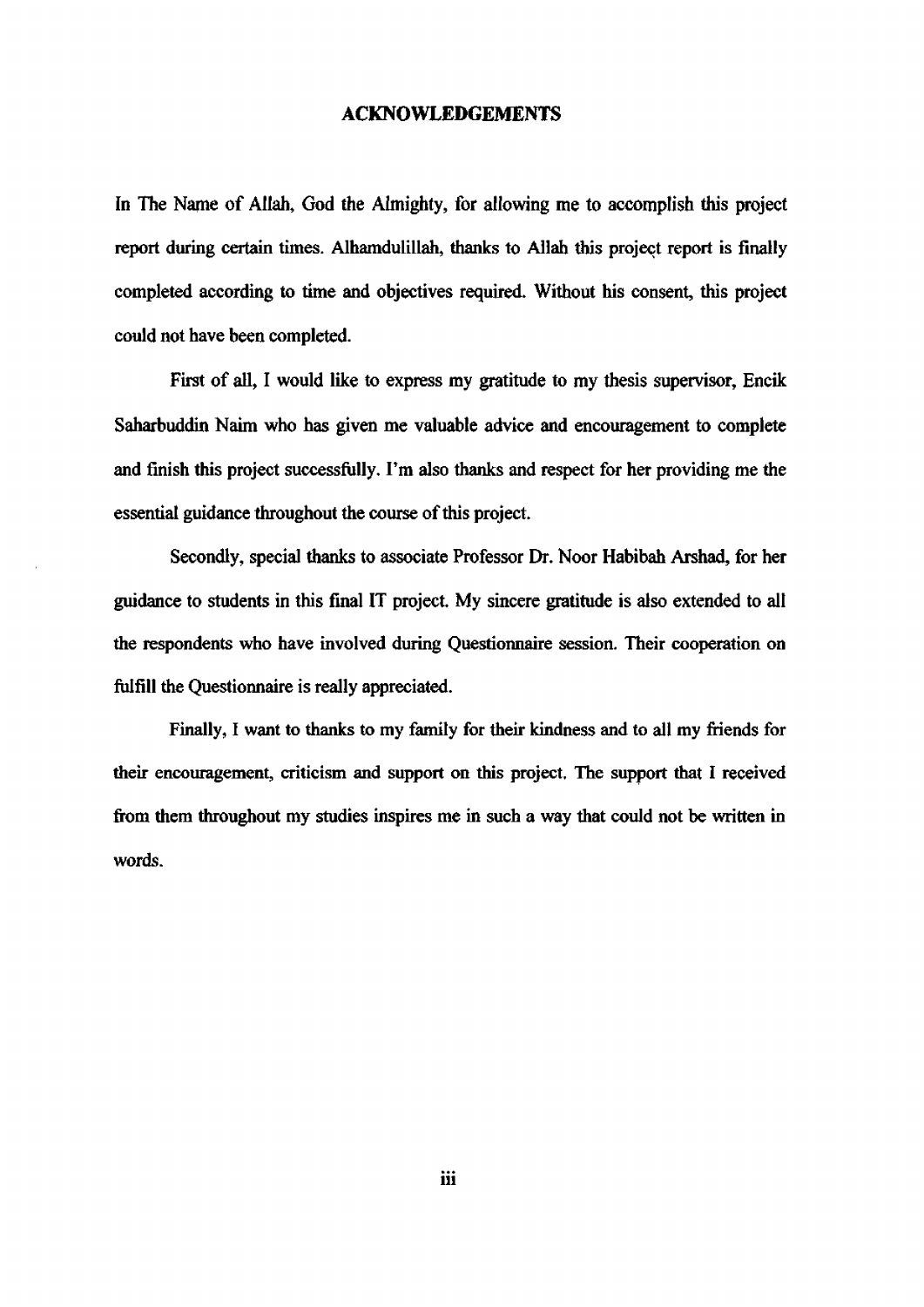### **ABSTRACT**

This research is study about 'Analyzing Pattern In Requirement Analysis Phase'. Since the term pattern introduced in field of problem-solving discipline of Software Engineering, it create a body of literature to help software developers resolve recurring problems encountered throughout all of software development. However as a first layer, requirement analysis guide and drive the software developer the way of project development.

The objective of this research is to find out what are problem occur during applying pattern, what characteristic of good pattern and what advantages of pattern used, during requirement analysis phase in project development. For data collection, Questionnaire acts as a primary source, while Library Search and On-Line Search act as a secondary source to support the primary source. The findings are produce base on the objective and how the objectives are relate with pattern.